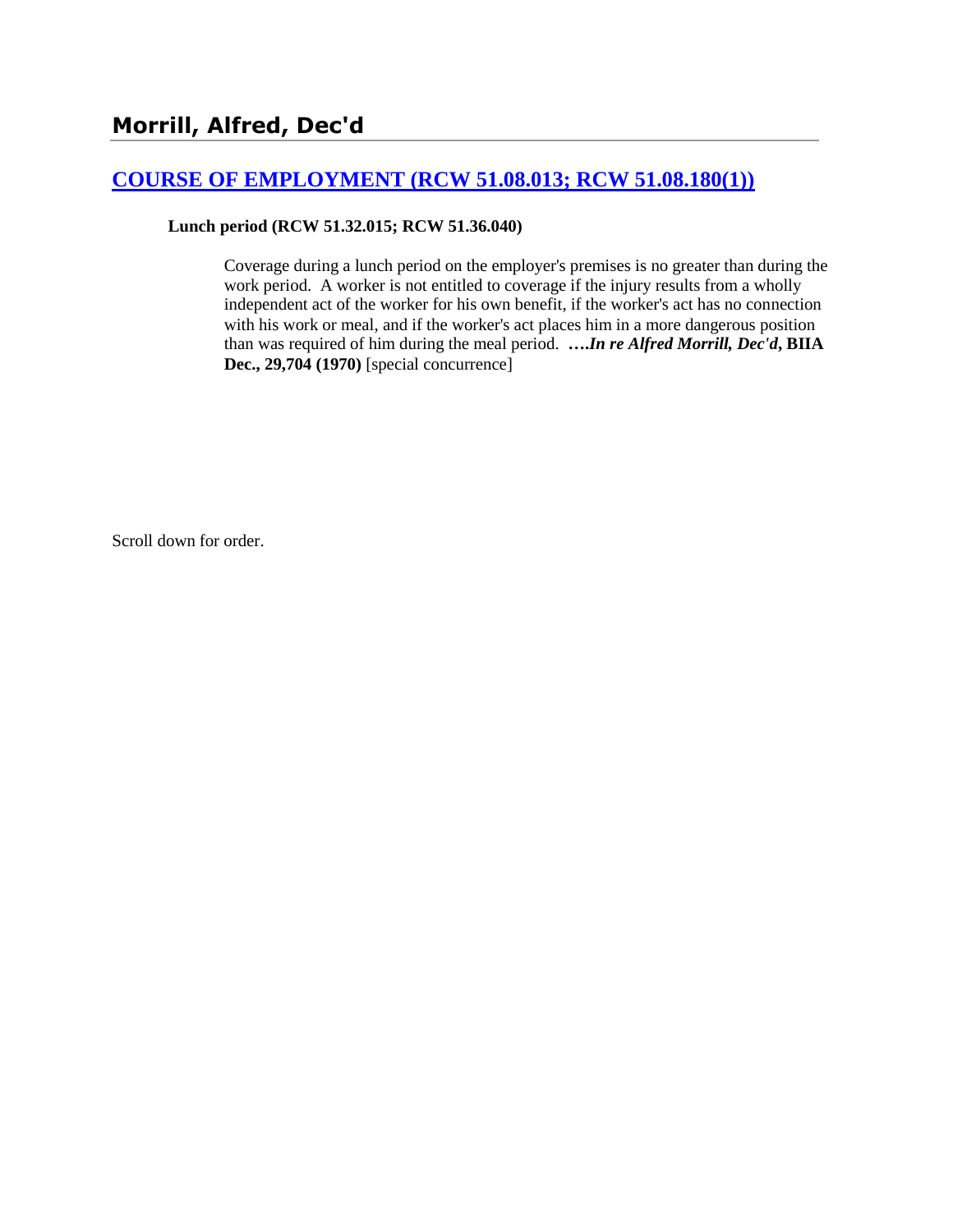### **BEFORE THE BOARD OF INDUSTRIAL INSURANCE APPEALS STATE OF WASHINGTON**

**)**

## **IN RE: ALFRED MORRILL DEC'D ) DOCKET NO. 29,704**

**CLAIM NO. F-558192 ) DECISION AND ORDER**

## APPEARANCES:

Widow-petitioner, Maida L. Morrill, by Brodie, Fristoe & Taylor, per

- Donald W. Taylor, and
- Miller, Howell and Watson, per
- Lembhard G. Howell

Employer, International Paper Company, by McLean, Klingberg & Houston, per Jerry Houston, and by Lane, Powell, Moss & Miller, per Wilbur J. Lawrence

Department of Labor and Industries, by The Attorney General, per Edward G. Gough, Robert G. Swenson, and Walter F. Robinson, Jr., Assistants

This is an appeal filed by the widow-petitioner on November 27, 1967, from an order of the

Department of Labor and Industries dated October 4, 1967, which rejected her claim for a widow's pension. **SUSTAINED**.

# **DECISION**

Pursuant to RCW 51.52.104 and RCW 51.52.106, this matter is before the Board for review and decision on timely Statements of Exceptions filed by the widow-petitioner, the employer, and the Department of Labor and Industries to a Proposed Decision and Order issued by a hearing examiner for this Board on September 14, 1970, in which the order of the Department dated October 4, 1967 was sustained.

The Board has reviewed the evidentiary rulings of the hearing examiner and finds that no prejudicial error was committed and said rulings are hereby affirmed.

The issue presented by this appeal is whether the death of Alfred Morrill on May 29, 1967, was the result of an industrial injury, namely, a bee sting suffered on May 26, 1967, during the course of employment.

Our hearing examiner's order adequately set forth the medical aspects of the case, but did not discuss the course of employment aspects.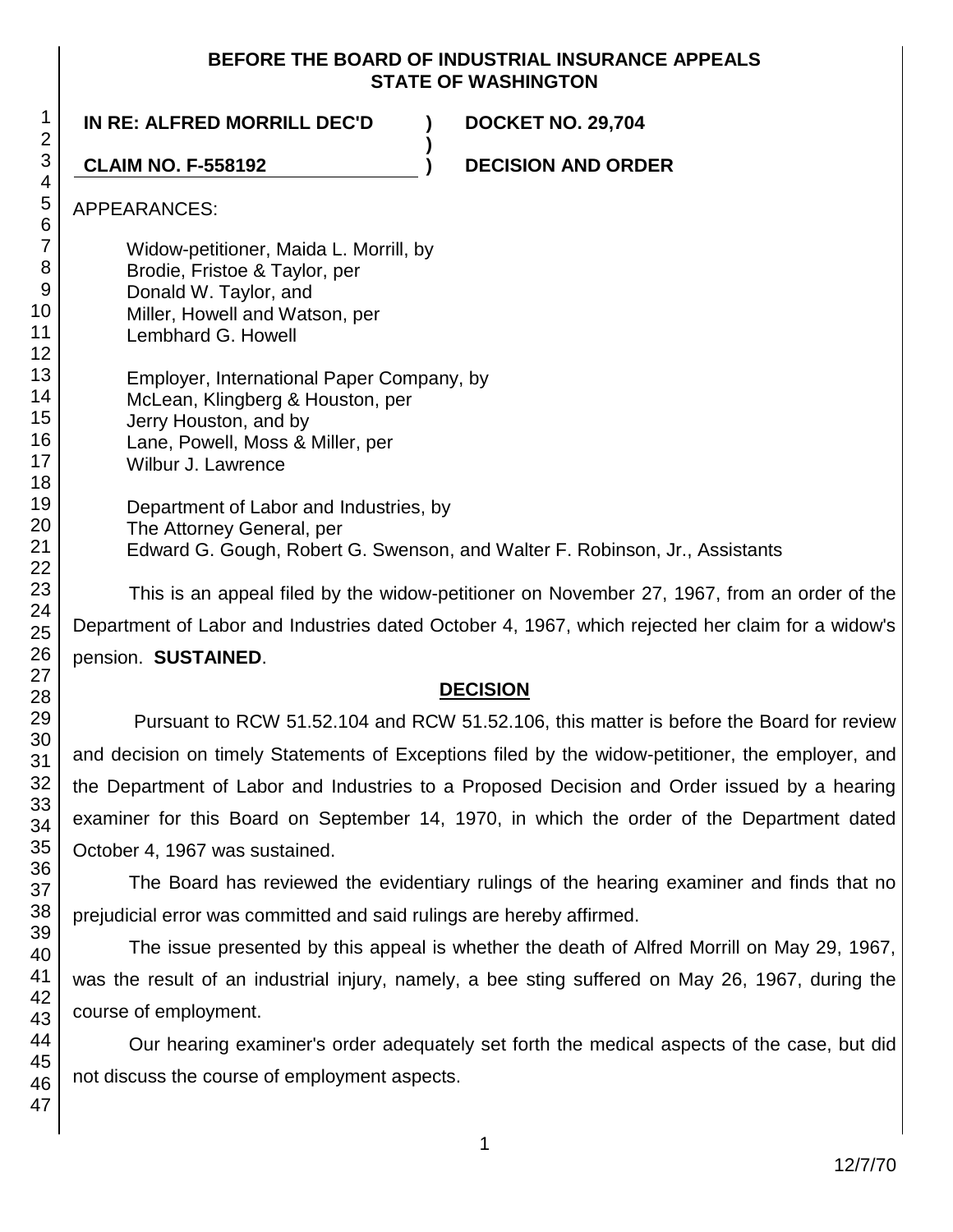The employer and Department contend on this appeal and in the exceptions that the workman was stung by the bee during an independent act of his own which had no relation to the employer's business or interest. We will set forth hereinafter the basis of the employer's and Department's contention as concisely set forth in their exceptions to the Proposed Decision and Order. We find merit in their contention.

The facts surrounding the bee sting are simple and essentially un-contradicted. Mr. Morrill, the deceased workman, and two fellow workers, a Mr. Rye and Mr. Nelson Waddle, were working as a team in falling and bucking on May 26, 1967. Mr. Rye had discovered honey in a "bee" tree. After the three had eaten their lunch, Mr. Morrill was stung. (BR 65, 351, 352, 365) It is apparent from the evidence that it was necessary for these workmen to reach into the tree to get the honey. (BR 65, 368, 369) The taking of the honey was the independent idea of these three men. (BR 369) Thus, Morrill was not stung while working or while eating lunch or while resting. The sting resulted from Morrill's independently seeking honey for himself.

Under RCW 51.32.010, the widow's right to recover depends upon whether her deceased husband was injured while he was acting within the "course of his employment." So far as here material, "course of employment" is referred to in three sections of the Industrial Insurance Act. RCW 51.08.013 defines the term as

> ". . . acting at his employer's direction or in the furtherance of his employer's business . . . ."

RCW 51.32.015 provides that the benefits of the Act

". . . shall be provided to each workman receiving an injury . . . during the course of his employment and also during his lunch period as established by the employer while on the jobsite. . . ."

RCW 51.36.040 contains similar language.

RCW 51.32.015 and RCW 51.36.040 were enacted in 1961 as sections 1 and 2 of Chapter 107, Laws of 1961. Prior to their enactment, the Supreme Court had held, as a matter of law, that injuries occurring during the employee's lunch period were not compensable in cases where the employee was not paid during the lunch period and was not subject to his employer's direction and control. D'Amico v. Conjuista, 24 Wn. 2d 674 (1946); Mutti v. Boeing Aircraft Co., 25 Wn. 2d 871 (1946); Tipsword v. Department of Labor and Industries, 52 Wn. 2d 79 (1958). In Tipsword, the court commented that its construction of the Act was harsh, and that Judge Jeffers' dissent in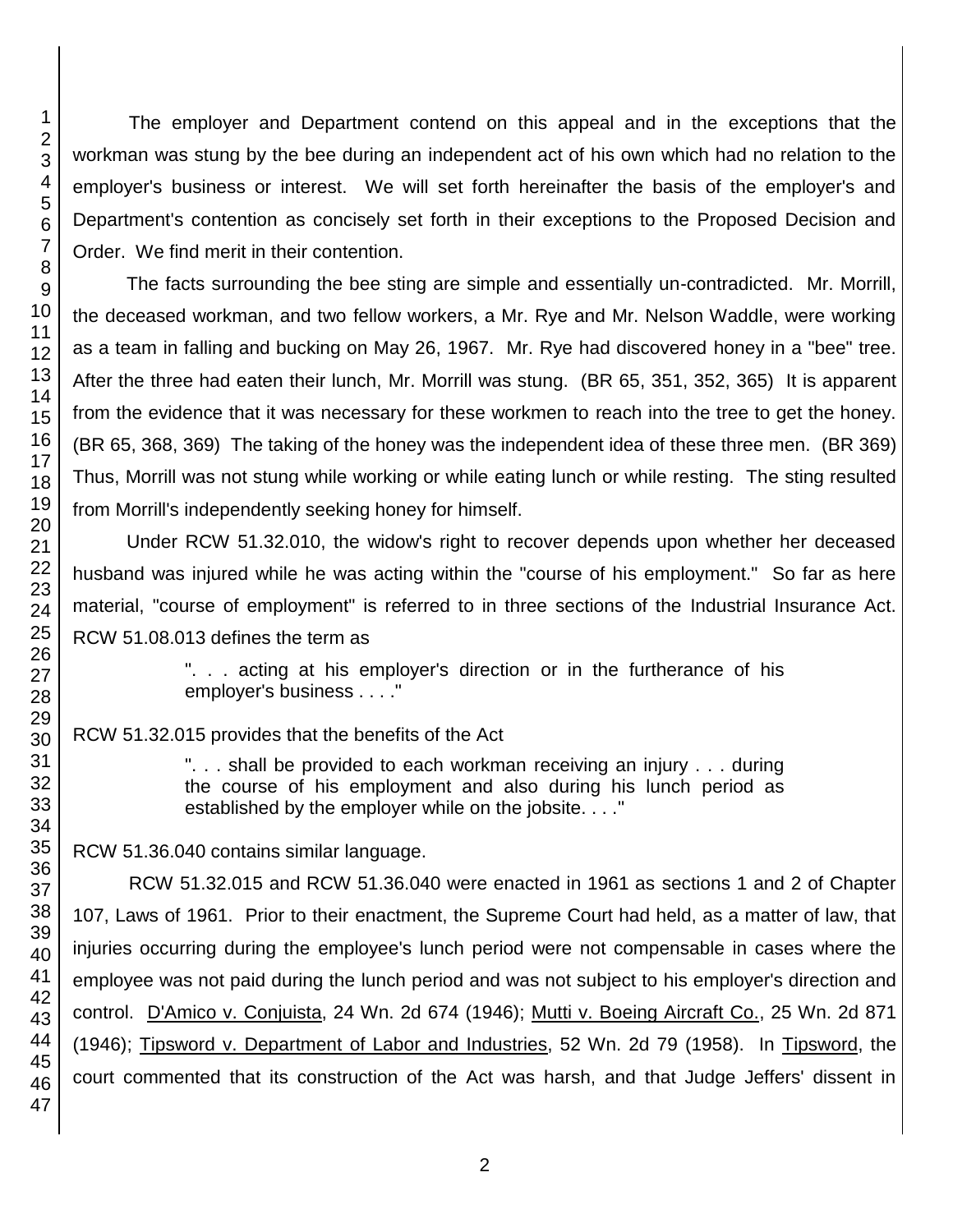D'Amico v. Conquista was more in keeping with the Act's purposes. In Tipsword, supra, Judge Rosellini said, at pages 81-82:

> "It seems to us that the construction which this court, in D'Amico v. Conquista, supra, placed upon RCW 51.08.180 (designating that, in order to be eligible for the benefits of this act, a workman must be in the course of his employment), was much too narrow, and that an interpretation of the statute which extends its benefits to a workman, the nature of whose employment requires him to eat his lunch in the vicinity of his job and incur the hazards which exist there, would be more in accord with the spirit of the act. Judge Jeffers, dissenting in D'Amico v. Conquista, supra, ably set forth the arguments in favor of such an interpretation . . . ."

This was in effect an invitation by the Court for the Legislature to enact Judge Jeffers' dissent into law. This is exactly what the Legislature did in enacting RCW 51.32.015 and RCW 51.36.040 in 1961.

But Judge Jeffers pointed out in his dissent, not every injury occurring during the lunch period is compensable even in those jurisdictions where coverage is extended to lunch periods. As in cases of injuries occurring during regular work periods, an employee may remove himself from the Act's protection during the noon hour if the injury results from the wholly independent act of the employee for his own benefit or gain particularly where the employee's act has no connection with the employee's work or meal and places him in a more dangerous position than was required of him during the meal period. If this were not the case, the employee's coverage during the lunch period would be greater than during his normal work periods. We believe the Legislature by enacting RCW 51.32.015 intended to give the same coverage during the lunch hour as that applicable during the work period.

In his dissent in D'Amico, Judge Jeffers quotes from Young v. Department of Labor and Industries, 200 Wash. 138 (1939). Thus, Judge Jeffers says (24 Wn. 2d at p. 689):

"The opinion in the Young case continues:

"'Consulting the cases from other jurisdictions, we find many instances in which employees have been injured during meal hours when they were not actually at work. The general rule in such cases is that the injury is compensable if the employee was, at the time, doing something incidental to the duties for which he was engaged, but is not compensable if the injury resulted from an independent act of the employee having no connection with his work or his meal.' (Italics mine.)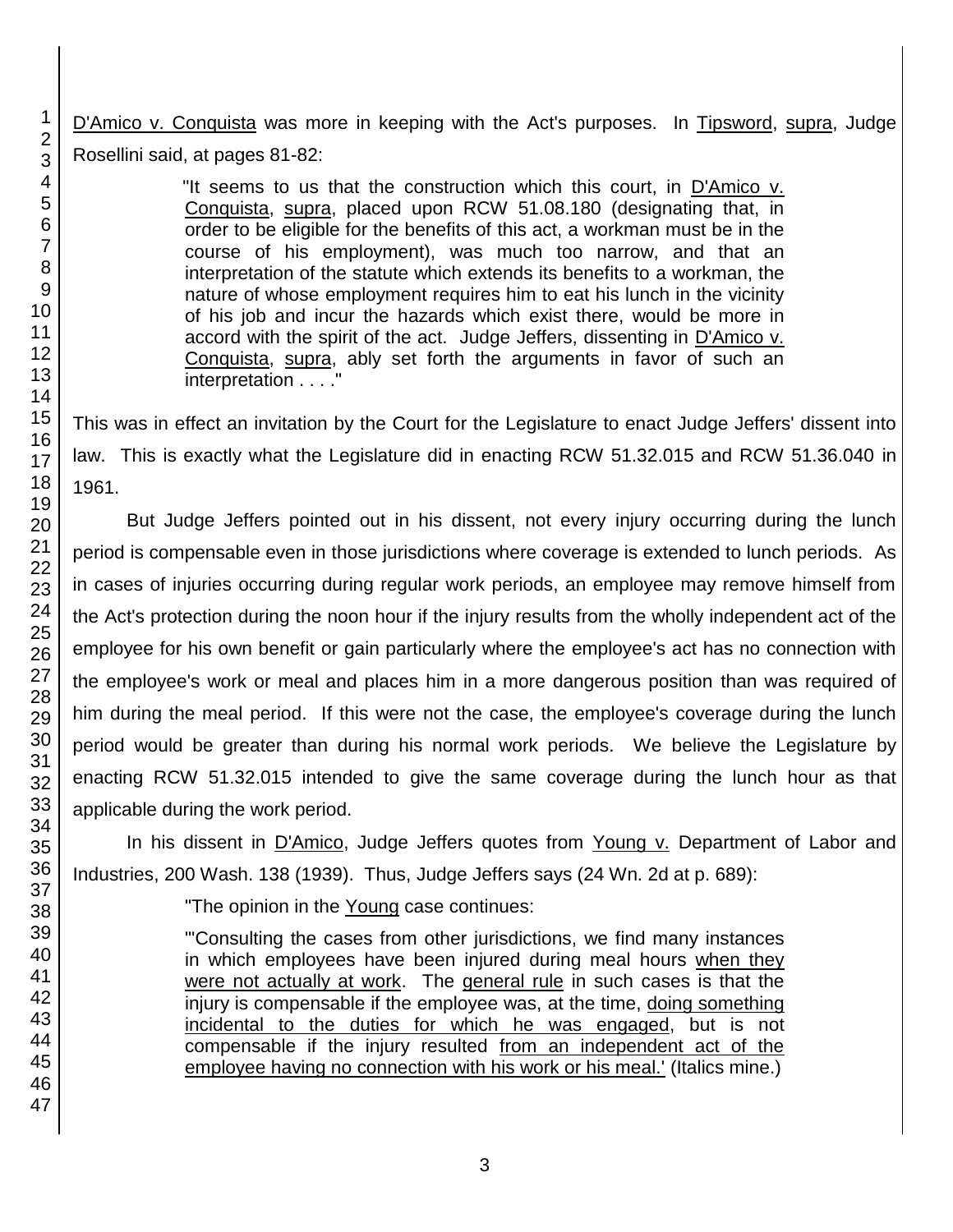"The opinion then quotes the following statement from 71 C.J. 739, Section 456:

"'In accordance with the general rule that injuries to an employee while he is doing something not strictly within his obligatory duty but which is incidental thereto may be compensable, harm which befalls an employee may be compensable when it occurs to him during the lunch period or other meal period. However, harm sustained during a meal period may not be compensable as arising out of and in the course of employment when the harm results from an independent act of the employee having no connection with his work or his meal, or from the independent act of a third person, or when the harm is sustained by reason of the employee's placing himself in a more dangerous position than was required of him during the meal period, or where sufficient evidence that harm sustained during the meal period was an accident arising out of and in the course of the employment is lacking.' (Italics mine.)

"The opinion continues:

"'The theory of the cases is that a period of rest, refreshment or other temporary cessation from work, is not of itself sufficient to break the continuity of employment, but that the independent act of the employee , which has no relation to the employer's interest, serves to break the socalled nexus and to put the employee without the course of his employment.'" (Court's emphasis.)

Thus, even where the benefits of the Act are not denied during lunch periods, a workman removes himself from the Act's protection by voluntarily proceeding upon his own for his independent benefit.

This is what the employer and the Department contend occurred here. Mr. Morrill was on his own when he was stung. He went voluntarily to the "bee tree" to obtain honey for his own use and benefit. The act of obtaining and removing honey from the "bee tree" had nothing to do with Mr. Morrill's work for International Paper Company; the company received no benefit from the employee's act. In every respect, removing the honey was the employee's own independent act "having no connection with his work or meal." This independent act exposed Mr. Morrill to the danger of bee stings, and if, in fact, he was allergic to bee stings, as the widow-petitioner contends, he voluntarily placed himself "in a more dangerous position than was required of him during the meal period." Clearly, under the rationale of Judge Jeffers' dissent, the bee sting was not an "injury" in the "course of employment" covered by the Act.

1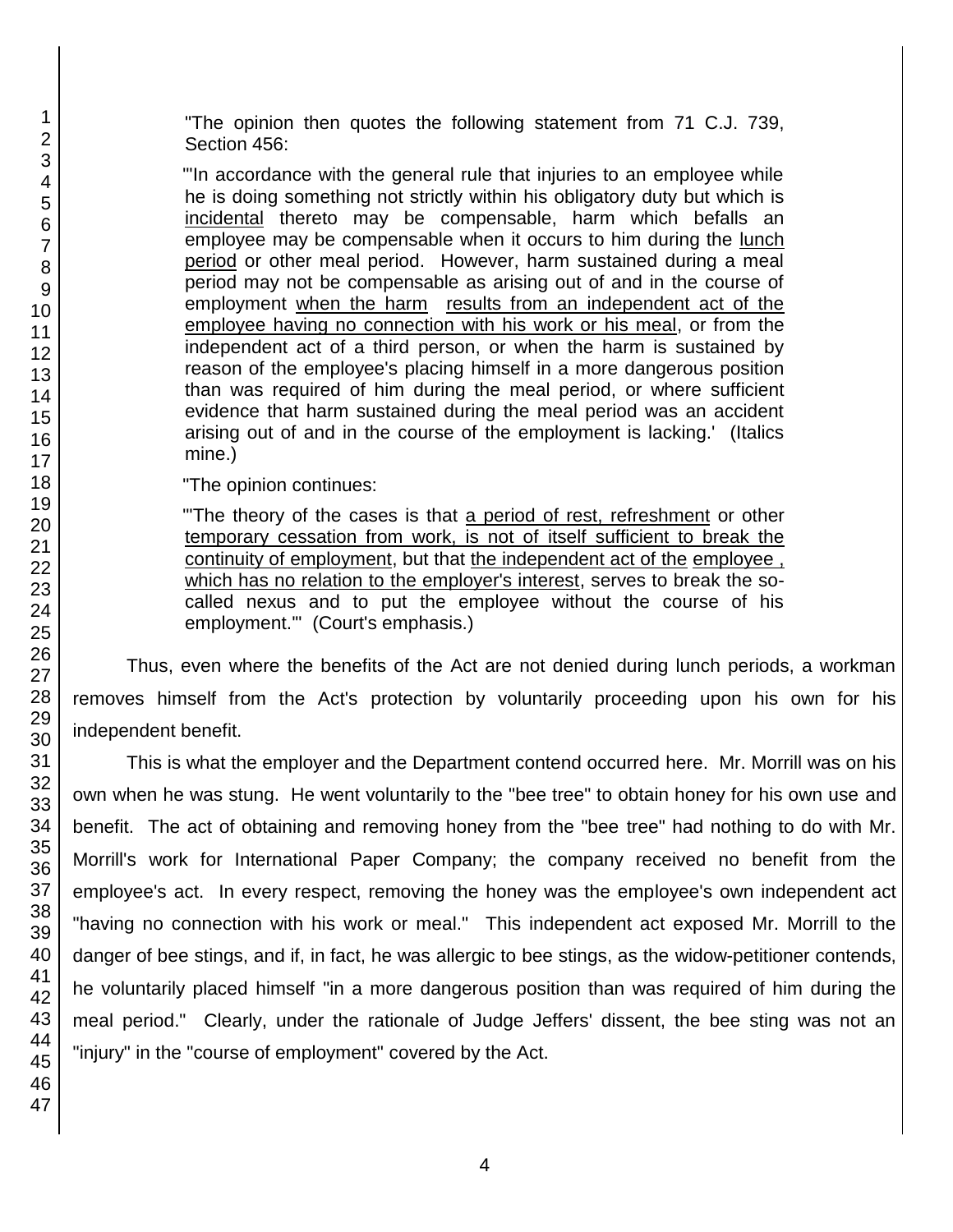The widow-petitioner's exceptions contend that her husband's death occurred when it did because of the bee sting and therefore she is entitled to the benefits of the Washington Workmen's Compensation Act, even though he had an arteriosclerotic heart condition. To prevail on this theory, Mr. Morrill would have had to be stung in the course of his employment.

After consideration of the Proposed Decision and Order and the Statements of Exceptions filed thereto, and a careful review of the entire record before us, we are persuaded that the Proposed Decision and Order is supported by the preponderance of the medical evidence and is correct in sustaining the Department's rejection of the claim.

The hearing examiner's proposed findings, conclusions and order are hereby adopted as this Board's findings, conclusions and order and incorporated herein by this reference, and an additional finding is made as follows:

5. Mr. Morrill removed honey from the bee tree on May 26, 1967 for his own use, pleasure and benefit. He did not do so in furtherance of the interests of the International Paper Company nor for its benefit. In removing the honey, Mr. Morrill voluntarily and knowingly exposed himself to bee stings, thus voluntarily placing himself in a dangerous position having no relationship to his work or meal. At the time Mr. Morrill was stung by the bee, he was outside the scope of his employment.

It is so ORDERED.

Dated this 7th day of December, 1970.

BOARD OF INDUSTRIAL INSURANCE APPEALS

/s/\_\_\_\_\_\_\_\_\_\_\_\_\_\_\_\_\_\_\_\_\_\_\_\_\_\_\_\_\_\_\_\_\_\_\_\_\_\_\_\_ ROBERT C. WETHERHOLT Chairman

#### /s/\_\_\_\_\_\_\_\_\_\_\_\_\_\_\_\_\_\_\_\_\_\_\_\_\_\_\_\_\_\_\_\_\_\_\_\_\_\_\_\_

R. M. GILMORE Member

# **SPECIAL CONCURRING OPINION**

I believe that the majority opinion is correct in finding that the hearing examiner's proposed findings and conclusions should be adopted as I do not think the weight of the evidence supports the widow-petitioner's theory that her husband's death was proximately caused by the bee sting which he sustained during his lunch hour while an employee of this employer.

However, I will have no part in any effort to limit the coverage extended to injured workmen under RCW 51.32.015. I cannot agree with what the majority has characterized as the legislative